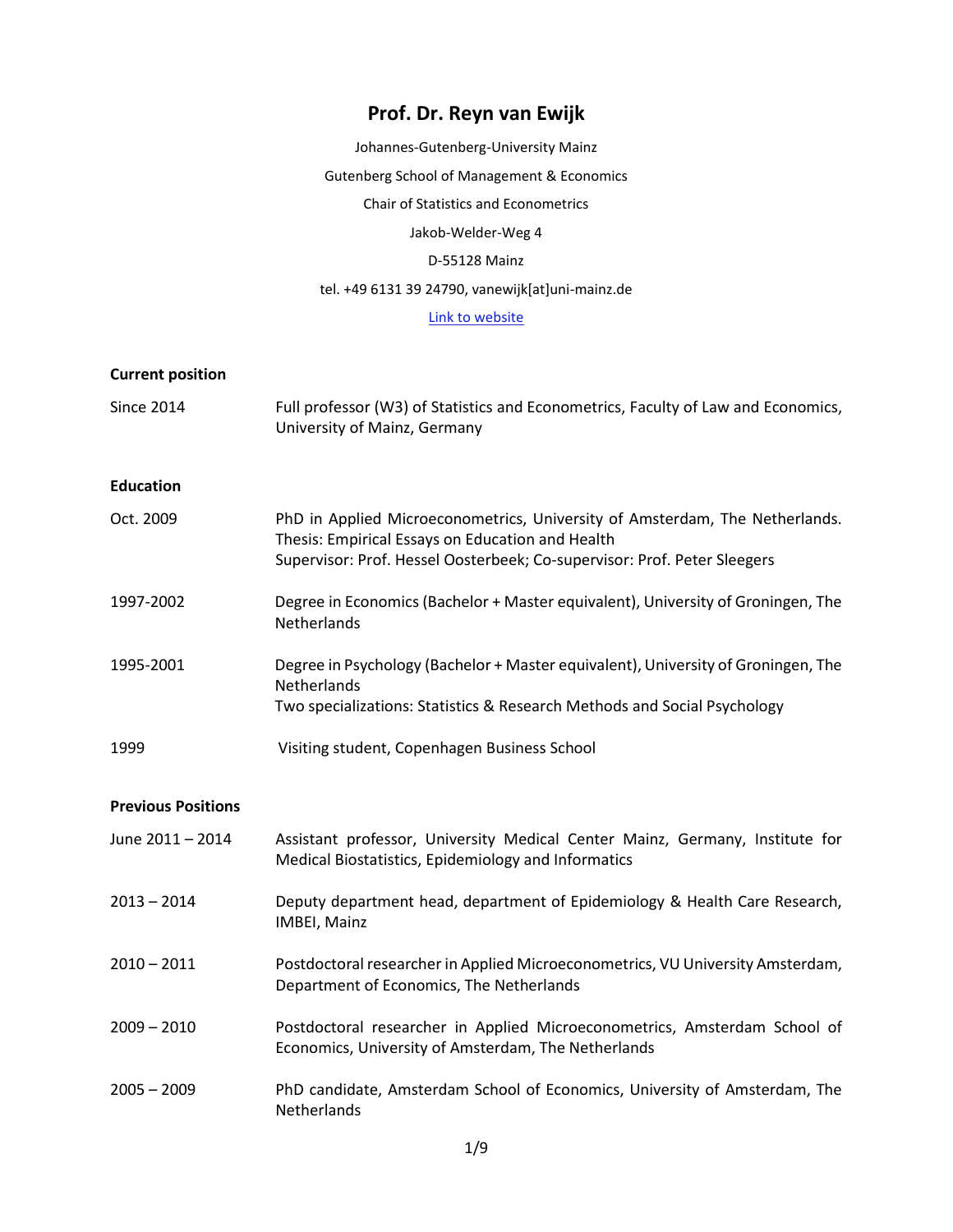| $2002 - 2004$ | Statistician, Market Research Company Motivaction, Amsterdam, The Netherlands                                                                                                        |
|---------------|--------------------------------------------------------------------------------------------------------------------------------------------------------------------------------------|
| 1998-2002     | Student advisor on statistical methods, Department of Statistics, Measurement<br>Theory and Information Sciences, Faculty of Psychology, University of Groningen,<br>The Netherlands |

#### **Research Visits**

| 2018-2020          | Regular visitor, University of Amsterdam                             |
|--------------------|----------------------------------------------------------------------|
| $11/2010 - 3/2011$ | Part-time visitor at University of Mannheim, Department of Economics |
| $2/2009 - 9/2011$  | Part-time visitor at London School of Economics                      |
| 9/2008             | National Islamic University (UIN), Jakarta, Indonesia                |
| $1/2008 - 3/2008$  | London School of Economics, Full-time visitor                        |

#### **Publications in Scientific Journals**

- Isphoring I, Diederichs M, Van Ewijk R, Pestel N (forthcoming). [Schools under mandatory testing can](https://docs.iza.org/dp14844.pdf)  [mitigate the spread of SARS-CoV-2,](https://docs.iza.org/dp14844.pdf) *Proceedings of the National Academy of Sciences*.
- Labenz C, Arslanow A, Nguyen-Tat M, Nagel M, Wörns M-A, Reichert MC, Heil FJ; Mainz D, Zimper G; Römer B, Binder H, Farin-Glattacker E, Fichtner U, Graf E, Stelzer D, Van Ewijk R, Ortner J, Louis Velthuis L, Lammert F, Galle PR (forthcoming). Structured Early detection of Asymptomatic Liver Cirrhosis: Results of the population-based liver screening program SEAL. *Journal of Hepathology*.
- Savitri AI, Painter RC, Lindeboom M, Roseboom TJ, Van Ewijk R (2020). [Ramadan exposure and birth](https://www.cambridge.org/core/journals/journal-of-developmental-origins-of-health-and-disease/article/ramadan-exposure-and-birth-outcomes-a-populationbased-study-from-the-netherlands/B63D37EDD78063C6F14BFD865D029463)  [outcomes: a population-based study from the Netherlands.](https://www.cambridge.org/core/journals/journal-of-developmental-origins-of-health-and-disease/article/ramadan-exposure-and-birth-outcomes-a-populationbased-study-from-the-netherlands/B63D37EDD78063C6F14BFD865D029463) *Journal of Developmental Origins of Health and Disease, 11*(6), 664-671.
- Daysal M, Trandafir M, Van Ewijk R. (2019) Low-risk isn't no[-risk: Perinatal treatments and the health](https://www.researchgate.net/publication/330835494_Low-risk_isn%27t_no-risk_Perinatal_treatments_and_the_health_of_low-income_newborns)  [of low-income newborns.](https://www.researchgate.net/publication/330835494_Low-risk_isn%27t_no-risk_Perinatal_treatments_and_the_health_of_low-income_newborns) *Journal of Health Economics, 64*: 55-67.
- Pradella F, Van Ewijk R (2018). As long as the breath lasts. In utero exposure to Ramadan and the [occurrence of wheezing in adulthood.](https://academic.oup.com/aje/advance-article/doi/10.1093/aje/kwy132/5046841) *American Journal of Epidemiology*, *187*(10): 2100-2108.
- Settele S, Van Ewijk R (2018). Can cigarette taxes during pregnancy mitigate the intergenerational [transmission of socioeconomic status?](https://www.sciencedirect.com/science/article/abs/pii/S0927537118300940) *Labour Economics*, 55: 130-148.
- Schoeps A, Van Ewijk R, Kynast-Wolf G, Nebié E, Zabré P, Sié A, Gabrysch S (2018). Ramadan Exposure [In utero and Child Mortality in Burkina Faso: Analysis of a Population-Based Cohort Including 41,025](https://academic.oup.com/aje/advance-article/doi/10.1093/aje/kwy091/4993217?guestAccessKey=e3804695-aac5-4f75-b5e7-d6ad1ae36cb5)  [Children.](https://academic.oup.com/aje/advance-article/doi/10.1093/aje/kwy091/4993217?guestAccessKey=e3804695-aac5-4f75-b5e7-d6ad1ae36cb5) *American Journal of Epidemiology*, *187*(10): 2085-2092.
- Gabrysch S, Van Ewijk R (2018). Authors' Res[ponse to Commentaries.](https://academic.oup.com/aje/advance-article/doi/10.1093/aje/kwy090/4993216?guestAccessKey=fa8dd3f0-9bb7-4395-ae77-6292b336d54a) *American Journal of Epidemiology*, *187*(10): 2098-2099.
- Leimer B, Pradella F, Fruth A, Queißer A, Van Ewijk R (2018). Ramadan Observance during Pregnancy [in Germany: a Challenge for Prenatal Care,](https://www.thieme-connect.com/products/ejournals/abstract/10.1055/a-0633-1720) *Geburtshilfe und Frauenheilkunde 78*(07): 684-689.
- Stüber T, Van Ewijk R, Diessner J, Kühn T, Flock F, Felberbaum R, Blettner M, Kreienberg R, Jani W, Wöckel A, Singer S, Schwentner L (2017). Which patient-and physician-related factors are associated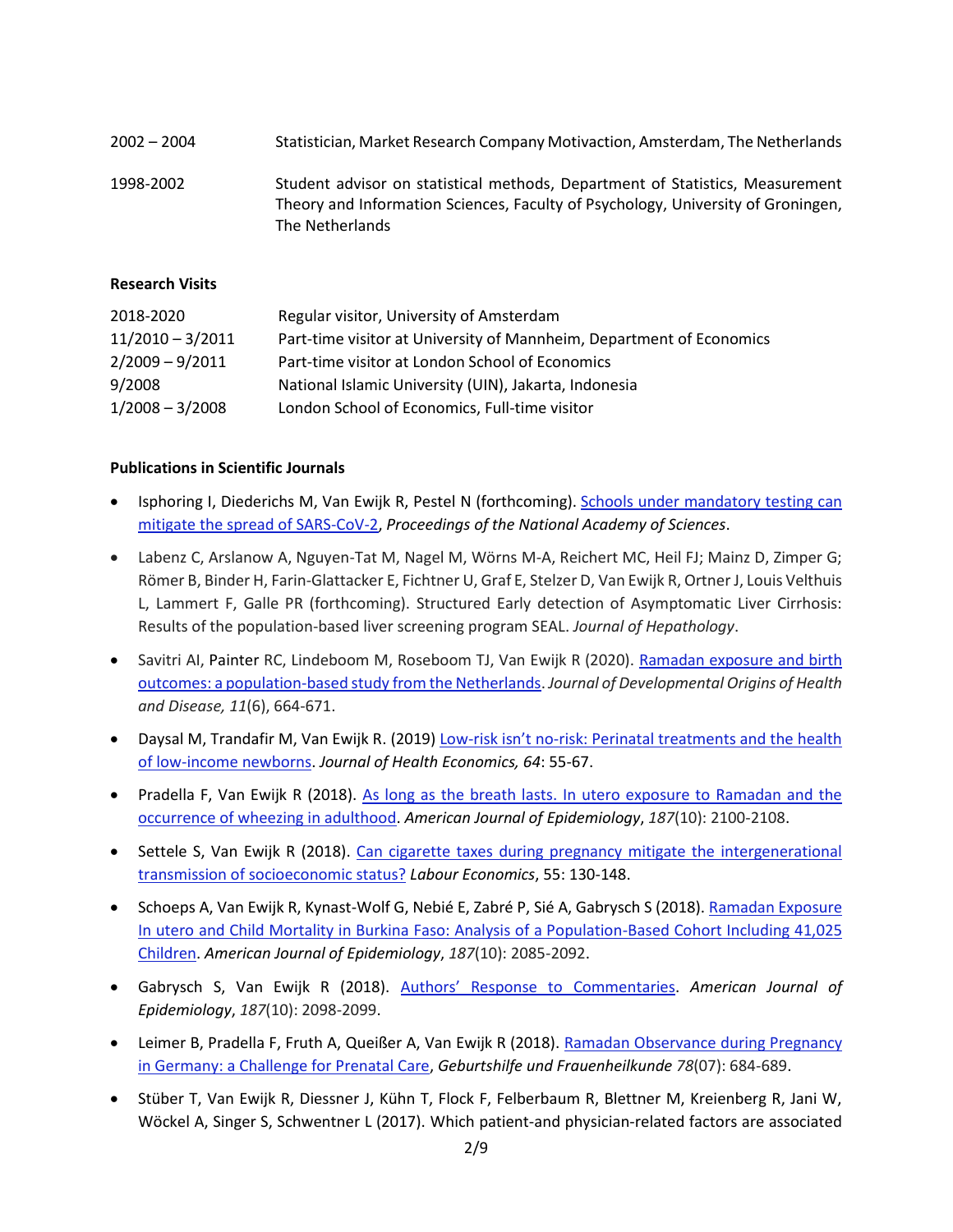with guideline adherent initiation of adjuvant endocrine therapy? Results of the prospective multicentre cohort study BRENDA II. *Breast Cancer, 24*(2): 281-287.

- Von Korn H, Stefan V, Van Ewijk R, Chakraborty K, Sanwald B, Hemker J, Hink U, Ohlow M, Lauer B, Vagts D, Gruene S, Münzel T (2017). A Systematic Diagnostic And Therapeutic Approach For The Treatment Of Patients After Cardio-pulmonary Resuscitation: A Prospective Evaluation Of 212 Patients Over 5 Years. *Internal and Emergency Medicine, 12*(4): 503-511.
- Daysal N, Trandafir M, Van Ewijk R (2016). [Re: A recent study by economists on the impact of home](https://www.researchgate.net/profile/Reyn_Ewijk/publication/306272127_Re_A_recent_study_by_economists_on_the_impact_of_home_births_on_infant_outcomes_confuses_the_debate_on_home_birth/links/596f32630f7e9bee50e5b507/Re-A-recent-study-by-economists-on-the-impact-of-home-births-on-infant-outcomes-confuses-the-debate-on-home-birth.pdf?_iepl%5BhomeFeedViewId%5D=OMfTxq336f06QrWXvGcH2WjH&_iepl%5Bcontexts%5D%5B0%5D=pcfhf&_iepl%5BinteractionType%5D=publicationDownload&origin=publication_detail&ev=pub_int_prw_xdl&msrp=uqgRiwECh367VQyLYbDDEhjPHVJbMqnBf7w806z_qz6BW6SgZ624QXjXyK_FW-i3b_6a2J3ZBfjpheqObxVLFkQbt4EYnM5P_wePtQ84e15R8lDLqfzl4X6F.VSXJXFkKN-2PObhvVmDm8bDTLCjBzOqlFo6PZDELyf607tfWl5noHTldg8s7IUOPmrlvq1wyPiw34Pi1M02UTwW6Y02mNdsFm6IVBQ.jcdqBWsnyCV-C1YphyEJriebAvOpCcvbzMOrtJhH3750yuTeLs-mhg_bF1PlHW24K4-u3Z929COkZubahshuS_zfVc3fQVhAFPi-vQ.AwtCfrvwq4eUuG30XRbL9dYR9zvjp0_YhcA98kcT_y3O-15D3IuW3GovwmKnVg_K4s7Sgmmk-_Z4OzXkLty1K4RhSpeuqV4aRitQOg)  [births on infant outcomes confuses the debate on home birth.](https://www.researchgate.net/profile/Reyn_Ewijk/publication/306272127_Re_A_recent_study_by_economists_on_the_impact_of_home_births_on_infant_outcomes_confuses_the_debate_on_home_birth/links/596f32630f7e9bee50e5b507/Re-A-recent-study-by-economists-on-the-impact-of-home-births-on-infant-outcomes-confuses-the-debate-on-home-birth.pdf?_iepl%5BhomeFeedViewId%5D=OMfTxq336f06QrWXvGcH2WjH&_iepl%5Bcontexts%5D%5B0%5D=pcfhf&_iepl%5BinteractionType%5D=publicationDownload&origin=publication_detail&ev=pub_int_prw_xdl&msrp=uqgRiwECh367VQyLYbDDEhjPHVJbMqnBf7w806z_qz6BW6SgZ624QXjXyK_FW-i3b_6a2J3ZBfjpheqObxVLFkQbt4EYnM5P_wePtQ84e15R8lDLqfzl4X6F.VSXJXFkKN-2PObhvVmDm8bDTLCjBzOqlFo6PZDELyf607tfWl5noHTldg8s7IUOPmrlvq1wyPiw34Pi1M02UTwW6Y02mNdsFm6IVBQ.jcdqBWsnyCV-C1YphyEJriebAvOpCcvbzMOrtJhH3750yuTeLs-mhg_bF1PlHW24K4-u3Z929COkZubahshuS_zfVc3fQVhAFPi-vQ.AwtCfrvwq4eUuG30XRbL9dYR9zvjp0_YhcA98kcT_y3O-15D3IuW3GovwmKnVg_K4s7Sgmmk-_Z4OzXkLty1K4RhSpeuqV4aRitQOg) *BJOG, 123*: 1713–1714.
- König J(\*), Van Ewijk R(\*), Kuhr K, Schmidberger H, Wöckel A, Kreienberg R, Blettner M (2016). [Radiotherapy effects on early breast cancer survival in observational and randomized studies: a](https://www.researchgate.net/publication/270966122_Radiotherapy_effects_on_early_breast_cancer_survival_in_observational_and_randomized_studies_a_systematic_analysis_of_advantages_disadvantages_and_differences_between_the_two_study_types)  [systematic analysis of advantages, disadvantages and differences between the two study types.](https://www.researchgate.net/publication/270966122_Radiotherapy_effects_on_early_breast_cancer_survival_in_observational_and_randomized_studies_a_systematic_analysis_of_advantages_disadvantages_and_differences_between_the_two_study_types) *Breast Cancer, 23*(3): 415-424. (\* Shared first-authorship)
- Schwentner L, Van Ewijk R, Kühn T, Flock F, Felberbaum R, Blettner M, Kreienberg R, Janni W, Wöckel A, Singer S (2016). Exploring patient- and physician-related factors preventing breast cancer patients from guideline-adherent adjuvant chemotherapy—results from the prospective multi-center study BRENDA II. *Supportive Care in Cancer, 24*(6): 2759-2766.
- Singer S, Schwentner L, Van Ewijk R, Blettner M, Wöckel A, Kühn T, Felderbaum R, Flock F, Janni W, Kreienberg R (2016). The course of psychiatric co-morbidity in patients with breast cancer - results from the prospective multi-centre BRENDA II study. *Psycho-Oncology, 25*: 590-596.
- Boeßert P, Hempel J, Van Ewijk R, Mann W, Haxel B (2016). Effekt der mikrochirurgischen Entfernung von Vestibularisschwannomen auf das Schmeckvermögen [Impact of Microsurgical Exstirpation of Vestibular Schwannomas on the Sense of Taste] *Laryngo-Rhino-Otologie, 95*(05): 332-335.
- Kowalzik F, Zepp F, Hoffmann I, Binder H, Lautz D, Van Ewijk R, Knuf M, Tenenbaum T, Laass M, Reuter T, Schulze-Rath R, Marron M (2016). Disease burden of Rotavirus gastroenteritis in children in Germany: a retrospective hospital-based surveillance. *The Pediatric Infectious Disease Journal, 35*(1): 97-103.
- Almond D, Mazumder B, Van Ewijk R (2015). *In Utero* [Ramadan Exposure and Children's Academic](https://www.researchgate.net/publication/262809554_In_Utero_Ramadan_Exposure_and_Children)  [Performance](https://www.researchgate.net/publication/262809554_In_Utero_Ramadan_Exposure_and_Children)*. The Economic Journal, 125*: 1501-1533.
- Daysal M, Trandafir M, Van Ewijk R (2015)[. Saving Lives at Birth: The Impact of Home Births on Infant](https://www.researchgate.net/publication/302960065_Saving_Lives_at_Birth_The_Impact_of_Home_Births_on_Infant_Outcomes)  [Outcomes.](https://www.researchgate.net/publication/302960065_Saving_Lives_at_Birth_The_Impact_of_Home_Births_on_Infant_Outcomes) *American Economic Journal: Applied Economics, 7*(3): 28-50.
- Ebner F, Hancke K, Blettner M, Schwentner L, Wöckel A, Kreienberg R, Janni W, Van Ewijk R (2015). Aggressive intrinsic subtypes in breast cancer - a predictor of guideline adherence in older breast cancer patients? *Clinical Breast Cancer, 15*(4): e189-195.
- Diessner J, Van Ewijk R, Weiss CR, Janni W, Wischnewsky MB, Kreienberg R, Blettner M, Wöckel A, Schwentner L (2015). Identifying the impact of inflammatory breast cancer on survival: a retrospective multi-center cohort study. *Archives of Gynecology and Obstetrics, 292*: 655-664.
- Lindeboom M, Van Ewijk R (2015). [Babies of the War: The effect of war exposure early in life on](https://www.researchgate.net/publication/280998862_Babies_of_the_War_The_Effect_of_War_Exposure_Early_in_Life_on_Mortality_Throughout_Life)  [mortality throughout life.](https://www.researchgate.net/publication/280998862_Babies_of_the_War_The_Effect_of_War_Exposure_Early_in_Life_on_Mortality_Throughout_Life) *Biodemography and Social Biology, 61*(2): 167-186.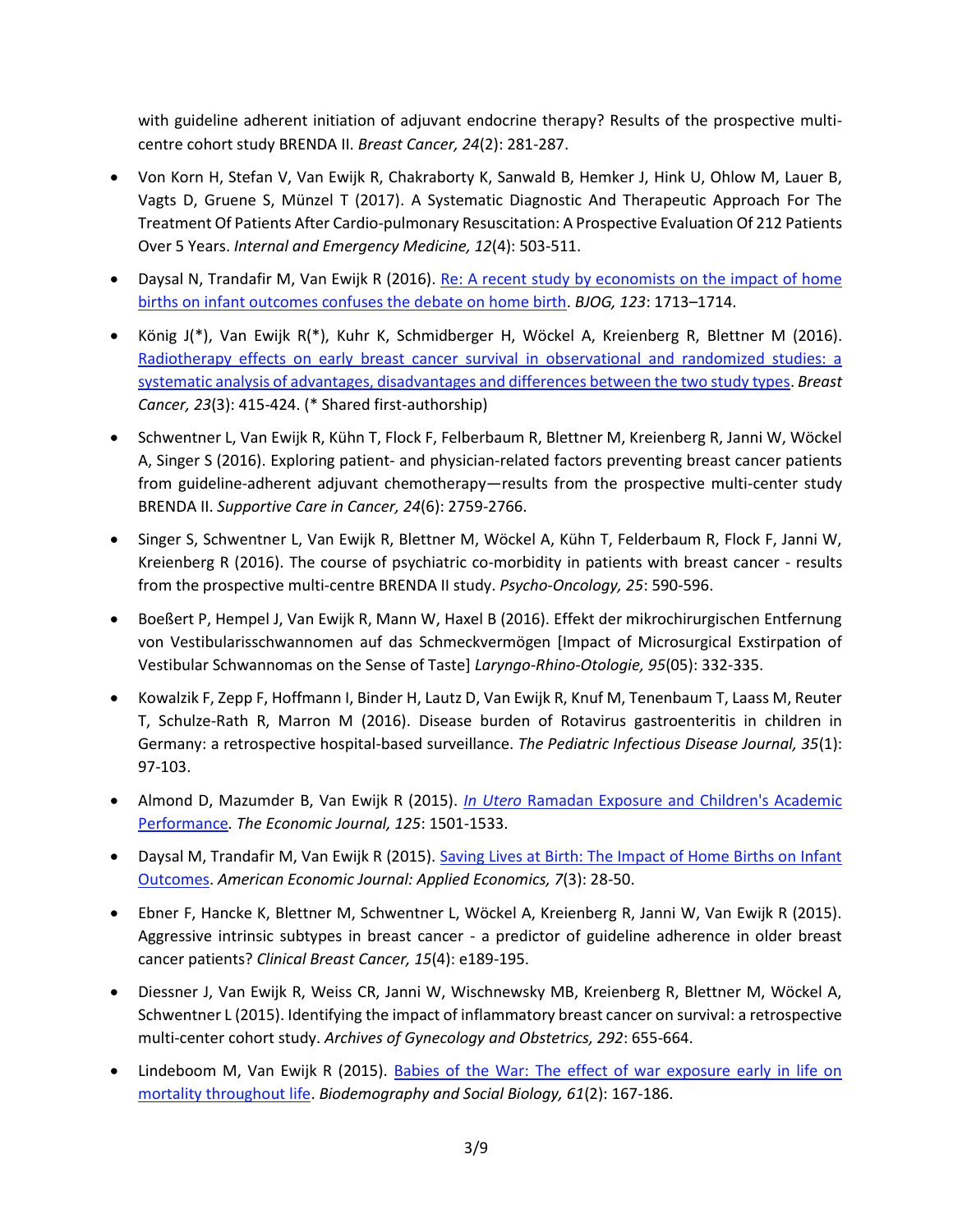- Van Ewijk R(\*), Wöckel A(\*), Janni W, Singer S, Kreienberg R, Blettner M, Schwentner L (2015). Is guideline adherent adjuvant treatment an equal alternative for patients aged >65 who cannot participate in adjuvant clinical breast cancer trials? A retrospective multi-center cohort study of 4.142 patients. *Archives of Gynecology and Obstetrics, 291*: 631-640. (\* Shared first-authorship)
- Ebner F, Van Ewijk R, Wöckel A, Hancke K, Schwentner L, Fink V, Kreienberg R, Janni W, Blettner M (2015). Tumor biology in older breast cancer patients - what is the impact on survival stratified for guideline adherence? A retrospective multi-center cohort study of 5378 patients. *The Breast, 24*(3): 256-262.
- Oosterbeek H, Van Ewijk R (2014). [Gender peer effects in university: Evidence from a randomized](https://www.researchgate.net/publication/228303970_Gender_Peer_Effects_in_University_Evidence_from_a_Randomized_Experiment?_iepl%5BviewId%5D=OMfTxq336f06QrWXvGcH2WjH&_iepl%5BprofilePublicationItemVariant%5D=default&_iepl%5Bcontexts%5D%5B0%5D=prfpi&_iepl%5BtargetEntityId%5D=PB%3A228303970&_iepl%5BinteractionType%5D=publicationTitle)  [experiment.](https://www.researchgate.net/publication/228303970_Gender_Peer_Effects_in_University_Evidence_from_a_Randomized_Experiment?_iepl%5BviewId%5D=OMfTxq336f06QrWXvGcH2WjH&_iepl%5BprofilePublicationItemVariant%5D=default&_iepl%5Bcontexts%5D%5B0%5D=prfpi&_iepl%5BtargetEntityId%5D=PB%3A228303970&_iepl%5BinteractionType%5D=publicationTitle) *Economics of Education Review, 38*: 51-63.
- Schwentner L, Wöckel A, König J, Janni W, Blettner M, Kreienberg R, Van Ewijk R (2014). Assessing the impact of CMF-like/Anthracycline-based/Anthracycline-Taxane-based/dose-dense chemotherapy in dependency of positive axillary lymph nodes on survival – A retrospective multi-center cohort study of 3.677 patients receiving adjuvant chemotherapy. *European Journal of Cancer, 50*: 2905– 2915.
- Savitri AI, Yadegari N, Bakker J, Van Ewijk R, Grobbee DE, Painter RC, Uiterwaal CS, Roseboom TJ (2014)[. Ramadan fasting and newborn's birthweight in pregnant Muslim women in Amsterdam.](https://www.researchgate.net/publication/265792720_Ramadan_fasting_and_newborn%27s_birth_weight_in_pregnant_Muslim_women_in_The_Netherlands) *British Journal of Nutrition, 112*(09): 1503-1509*.*
- Boeßert P, Grüttner C, Van Ewijk R, Haxel B (2014). Veränderung des Schmeckvermögens bei Patienten mit Vestibularisschwannom [Changes in taste ability in patients with vestibular schwannoma]. *Laryngo-Rhino-Otologie, 93*(07): 450-454.
- Dahlhaus A, Guethlin C, Schall A, Taubenroth M, Van Ewijk R, Zeeb H, Albay Z, Schulz-Rothe S, Beyer M, Gerlach FM, Blettner M, Siebenhofer A (2014). Colorectal cancer stage at diagnosis in migrants versus non-migrants (KoMigra): study protocol of a cross-sectional study in Germany. *BMC Cancer, 14*: 123.
- Thomas S, Klobuch S, Sommer M, Van Ewijk R, Theobald M, Meyer RG, Herr W (2014). Human CD8<sup>+</sup> memory and EBV-specific T cells show low alloreactivity in vitro as well as in CD34<sup>+</sup> stem-cell engrafted NOD/SCID/IL-2Rycnull mice, *Experimental Hematology*, *42*(1): 28-38.
- Van Ewijk R, Painter R, Roseboom T (2013)[. Associations of prenatal exposure to Ramadan with small](https://www.researchgate.net/publication/236042604_Associations_of_Prenatal_Exposure_to_Ramadan_with_Small_Stature_and_Thinness_in_Adulthood_Results_From_a_Large_Indonesian_Population-Based_Study?_iepl%5BviewId%5D=B9Ucs4knzYtiRhoqS6Ijr9Se&_iepl%5BprofilePublicationItemVariant%5D=default&_iepl%5Bcontexts%5D%5B0%5D=prfpi&_iepl%5BtargetEntityId%5D=PB%3A236042604&_iepl%5BinteractionType%5D=publicationTitle)  [stature and thinness in adulthood: results from a large Indonesian population](https://www.researchgate.net/publication/236042604_Associations_of_Prenatal_Exposure_to_Ramadan_with_Small_Stature_and_Thinness_in_Adulthood_Results_From_a_Large_Indonesian_Population-Based_Study?_iepl%5BviewId%5D=B9Ucs4knzYtiRhoqS6Ijr9Se&_iepl%5BprofilePublicationItemVariant%5D=default&_iepl%5Bcontexts%5D%5B0%5D=prfpi&_iepl%5BtargetEntityId%5D=PB%3A236042604&_iepl%5BinteractionType%5D=publicationTitle)–based study, *American Journal of Epidemiology*, 177(8): 729-736.
- Van Ewijk R, Painter R, Roseboom T. (2013). Van Ewijk et al. respond to "Ramadan Prenatal Fasting [and Adult Health Outcomes"](https://www.researchgate.net/publication/236042605_Van_Ewijk_et_al_Respond_to_Ramadan_Prenatal_Fasting_and_Adult_Health_Outcomes?_iepl%5BviewId%5D=B9Ucs4knzYtiRhoqS6Ijr9Se&_iepl%5BprofilePublicationItemVariant%5D=default&_iepl%5Bcontexts%5D%5B0%5D=prfpi&_iepl%5BtargetEntityId%5D=PB%3A236042605&_iepl%5BinteractionType%5D=publicationTitle), *American Journal of Epidemiology, 177*(8): 741-742.
- Schwentner L(\*), Van Ewijk R(\*), Kurzeder C, Hoffmann I, König J, Kreienberg R, Blettner M, Wöckel A (2013). Participation in adjuvant clinical breast cancer trials: Does study participation improve survival compared to guideline adherent adjuvant treatment? A retrospective multi-center cohort study of 9433 patients, *European Journal of Cancer, 49*: 553-563. (\* Shared first-authorship)
- Van Ewijk R, Schwentner L, Wöckel A, König J, Kreienberg R, Blettner M (2013). Trends in patient characteristics, treatment and survival in breast cancer in a non-selected retrospective clinical cohort study of 2600 patients, *Archives of Gynecology and Obstetrics, 287*(1): 103-110.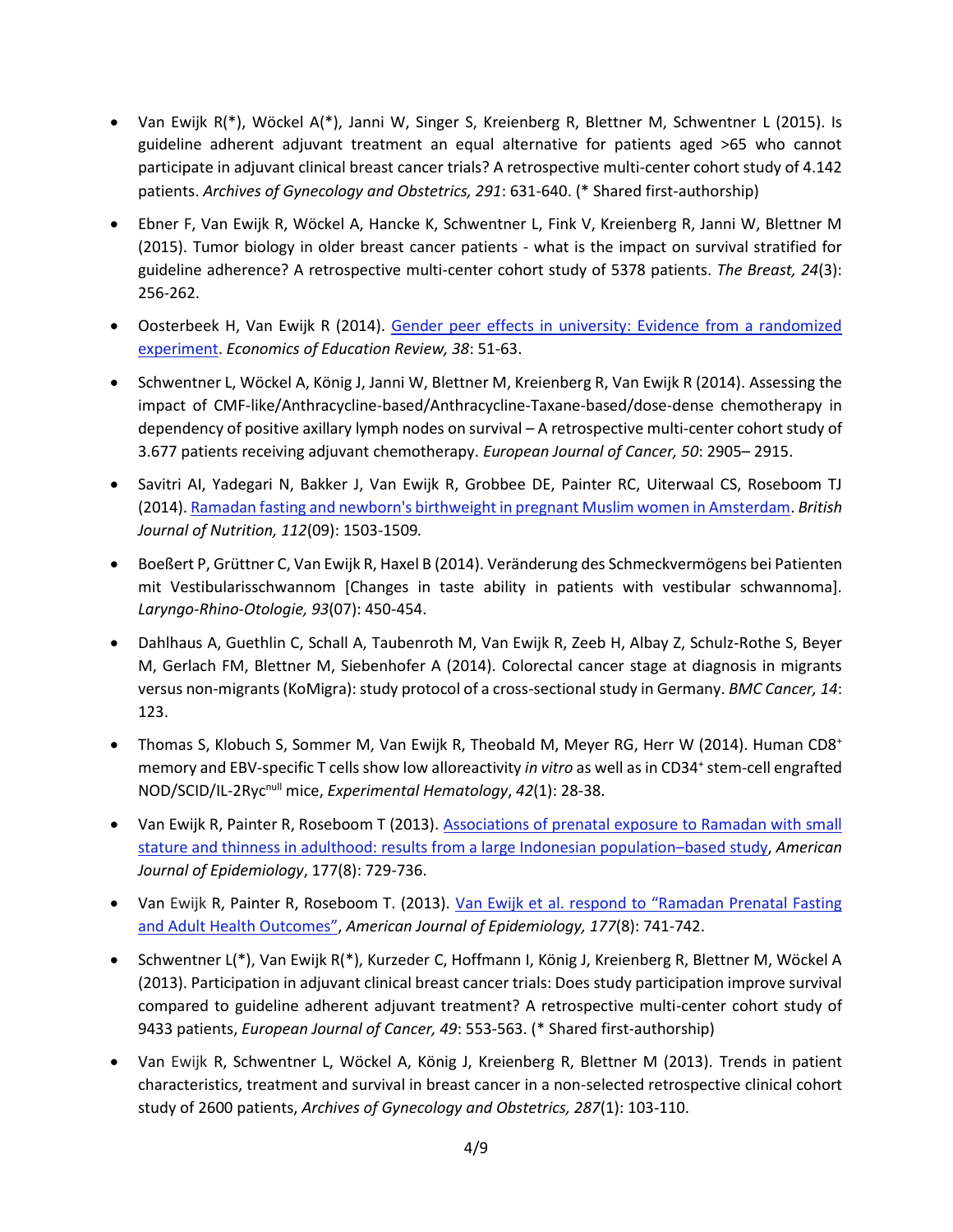- Schwentner L, Wöckel A, König J, Janni W, Ebner F, Blettner M, Kreienberg R, Van Ewijk R (2013). Adherence to treatment guidelines and survival in triple-negative breast cancer: A retrospective multicenter cohort study with 9156 patients, *BMC Cancer, 13*(1): 487.
- Von Korn H, Stefan V, Van Ewijk R, Chakraborty K, Sanwald B, Andel R, Hemker J, Hink U, Ohlow M, Lauer B, Muenzel, T (2013). Treatment of coronary bifurcation lesions: stent-covering of the side branch with and without PCI of the side branch: a retrospective analysis of all consecutive patients, *BMC Cardiovascular Disorders, 13*(1): 27.
- Van Ewijk R (2011). Long-term health effects on the next generation of Ramadan fasting during [pregnancy,](https://www.researchgate.net/publication/51654610_Long-Term_Health_Effects_on_the_Next_Generation_of_Ramadan_Fasting_During_Pregnancy) *Journal of Health Economics*, *30*(6), 1246-1260.
- Van Ewijk R (2011). Same work, lower grade? Student [ethnicity and teachers' subjective assessments](https://www.researchgate.net/publication/46466131_Same_work_lower_grade_Student_ethnicity_and_teachers%27_subjective_assessments), *Economics of Education Review*, *30*, 1045-1058.
- Van Ewijk R & Sleegers P (2010). Peer ethnicity and achievement: a meta-analysis into the [compositional effect,](https://www.researchgate.net/publication/46466139_Peer_Ethnicity_and_Achievement_a_Meta-analysis_Into_the_Compositional_Effect) *School Effectiveness and School Improvement, 21*(3): 237-265.
- Van Ewijk R & Sleegers P (2010). [The effect of peer socioeconomic status on achievement: a meta](https://www.researchgate.net/publication/46466142_The_effect_of_peer_socioeconomic_status_on_student_achievement_A_meta-analysis)[analysis,](https://www.researchgate.net/publication/46466142_The_effect_of_peer_socioeconomic_status_on_student_achievement_A_meta-analysis) *Educational Research Review, 5*(2): 134-150.

# **Book Chapters**

- Van Ewijk R. (2022) Ramadan: Health, Human Capital, and Economic Outcomes. In: Zimmermann K. (eds.) Handbook of Labor, Human Resources and Population Economics. Springer, Cham.
- Lindeboom M, Van Ewijk R (2013), Early life conditions [and later life inequality in health.](https://www.researchgate.net/profile/Reyn-Ewijk/publication/288094280_Early_Life_Conditions_and_Later_Life_Inequality_in_Health/links/596f33b70f7e9bee50e5b530/Early-Life-Conditions-and-Later-Life-Inequality-in-Health.pdf) In: Rosa Dias P, O'Donnell O (eds.) *Health and Inequality (Research on Economic Inequality, Volume 21)*, Emerald Group Publishing Limited: 399-419.

# **Working Papers**

- Leimer B, Van Ewijk R (2022). [Are Grandchildren Good for You? Well-Being and Health Effects of](https://download.uni-mainz.de/RePEc/pdf/Discussion_Paper_2201.pdf)  [Becoming a Grandparent](https://download.uni-mainz.de/RePEc/pdf/Discussion_Paper_2201.pdf), *GSME Discussion Paper No. 2201*, Mainz, Germany.
- Isphoring I, Diederichs M, Van Ewijk R, Pestel N (2021). Schools under mandatory testing can mitigate [the spread of SARS-CoV-2,](https://docs.iza.org/dp14844.pdf) *IZA Discussion Paper No. 14844*, Bonn, Germany.
- Leimer B, Van Ewijk R (2021). [No "Honeymoon Phase" Whose health benefits from retirement and](https://download.uni-mainz.de/RePEc/pdf/Discussion_Paper_2110.pdf)  [when,](https://download.uni-mainz.de/RePEc/pdf/Discussion_Paper_2110.pdf) *GSME Discussion Paper No. 2110*, Mainz, Germany.
- Pradella F, Leimer B, Fruth A, Queißer-Wahrendorf A, Van Ewijk R (2020). [Ramadan During Pregnancy](https://download.uni-mainz.de/RePEc/pdf/Discussion_Paper_2028.pdf) [Fasting, Nutrition, Sleep Patterns and Offspring Health at Birth: A Cross-Sectional Study,](https://download.uni-mainz.de/RePEc/pdf/Discussion_Paper_2028.pdf) *GSME Discussion Paper No. 2028*, Mainz, Germany.
- Van Ewijk R, Lindeboom M (2017), [Why People Born During World War II are Healthier,](https://download.uni-mainz.de/RePEc/pdf/Discussion_Paper_1619.pdf) *GSME Discussion Paper No. 1619*, Mainz, Germany.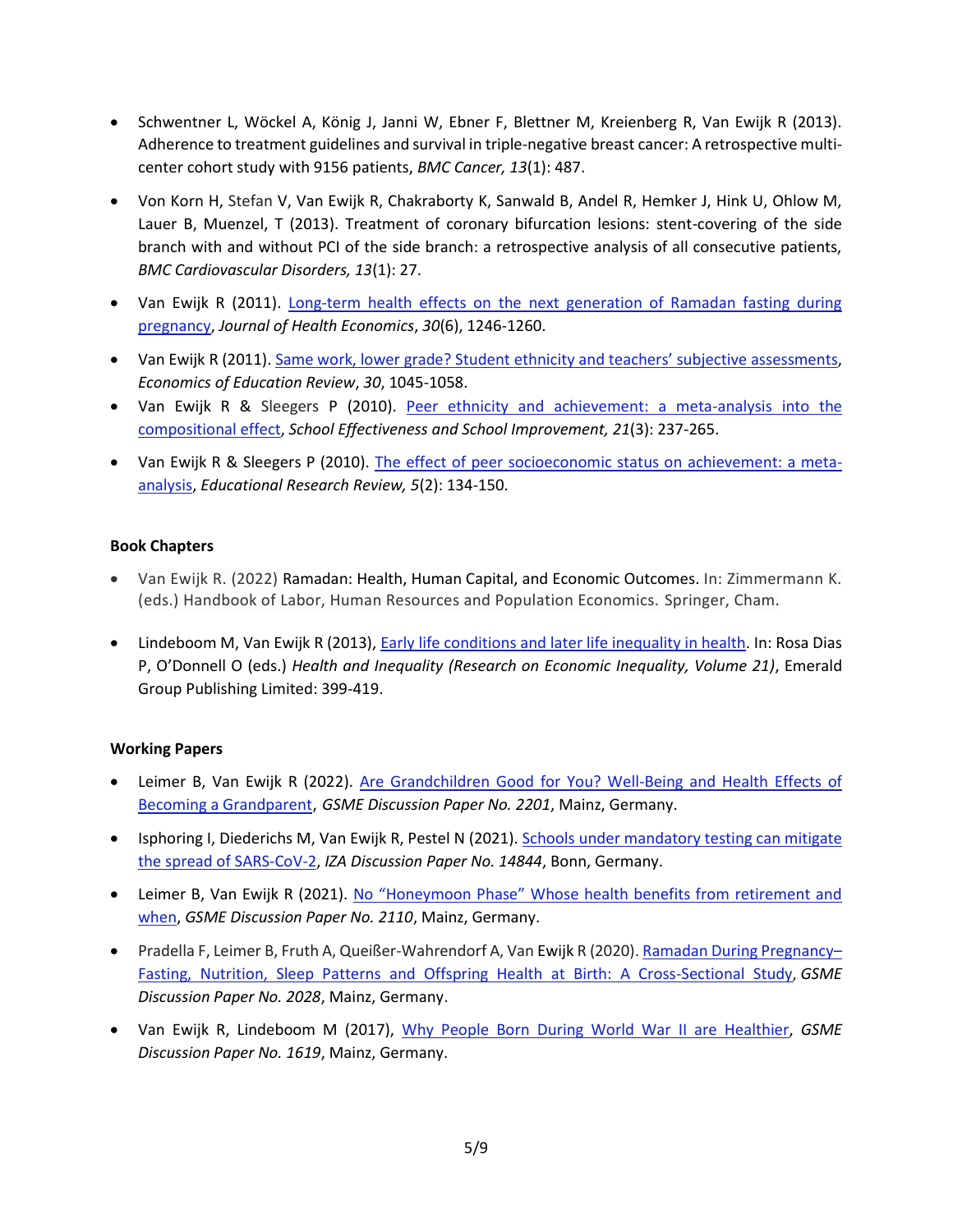#### **Non-Academic Publications**

- Daysal M, Trandafir M, Van Ewijk R (2016). [Thuisbevalling riskanter in arm gezin,](https://www.google.de/url?sa=t&rct=j&q=&esrc=s&source=web&cd=2&cad=rja&uact=8&ved=0ahUKEwj99NKe0erVAhXGaRQKHTP0BnoQFggsMAE&url=https%3A%2F%2Fwww.medischcontact.nl%2Fweb%2Ffile%3Fuuid%3D8eb9639f-9b2f-4c26-81af-8c254d45d032%26owner%3D43d57450-0c34-4acc-b45c-003c3f39e592&usg=AFQjCNEg0sXReAxw3W4HVHGP5CU_y3cQbg) *Medisch Contact, 13*: 16-18.
- Daysal M, Trandafir M, Van Ewijk R (2015). [Hospitals are safer than home births](http://theconversation.com/hospitals-are-safer-than-home-births-but-only-if-youre-poor-45003)  but only if [you're](http://theconversation.com/hospitals-are-safer-than-home-births-but-only-if-youre-poor-45003) poor, *The Conversation*, July 27, 2015.
- Van Ewijk R (2011). Lagere verwachtingen van allochtonen bij zelfde prestaties, *Economisch Statistische Berichten, 96*(4608): 249-252.

# **Research Grants**

- German Science Foundation (DFG) (grant number 260639091), "Ramadan during pregnancy: effects on health and fertility across the generations", 2021: € 225 850.
- German Science Foundation (DFG) (grant number 455841434), "How do prenatal and postnatal circumstances interact in shaping health? An interdisciplinary approach using quasi-experiments", 2021: € 416 100 (together with Sabine Gabrysch)
- Innovation Fund of the Gemeinsamer Bundesausschuss (Federal Joint Committee, GB-A), "Structured Early Assessment of Asymptomatic Liver Cirrhosis (SEAL)", 2017:  $\epsilon$  131 000 (together with Louis Velthuis)
- German Science Foundation (DFG) (grant number 260639091), "Ramadan during pregnancy and its effects on the health of the child throughout its life course", September 2014: € 305 159

# **Awards**

- Teaching Award, Graduate School of Economics, Finance, and Management (GSEFM), Academic year 2019-20: 2<sup>nd</sup> price
- Outstanding Contribution in Reviewing, Economics and Human Biology, 2018
- Outstanding Contribution in Reviewing, Journal of Health Economics, 2016
- The price for the Best Oral Communication European Congress of Epidemiology, 2012
- Marie Curie research training network of the Economics of Education and Education Policy in Europe (EEEPE): research fellowship for research visit at London School of Economics, 2008.

# **Doctoral Thesis Advisor**

- Fabienne Pradella, 2022, Effects of Early Life Events on Human Capital Outcomes
- Diego Huber Cortes, 2021, Three Essays in Economics of Education using Data from International Large-Scale Assessments
- Birgit Leimer, 2019, Essays on Health Economics
- Marc Diederichs (ongoing)
- Timo Münz (ongoing)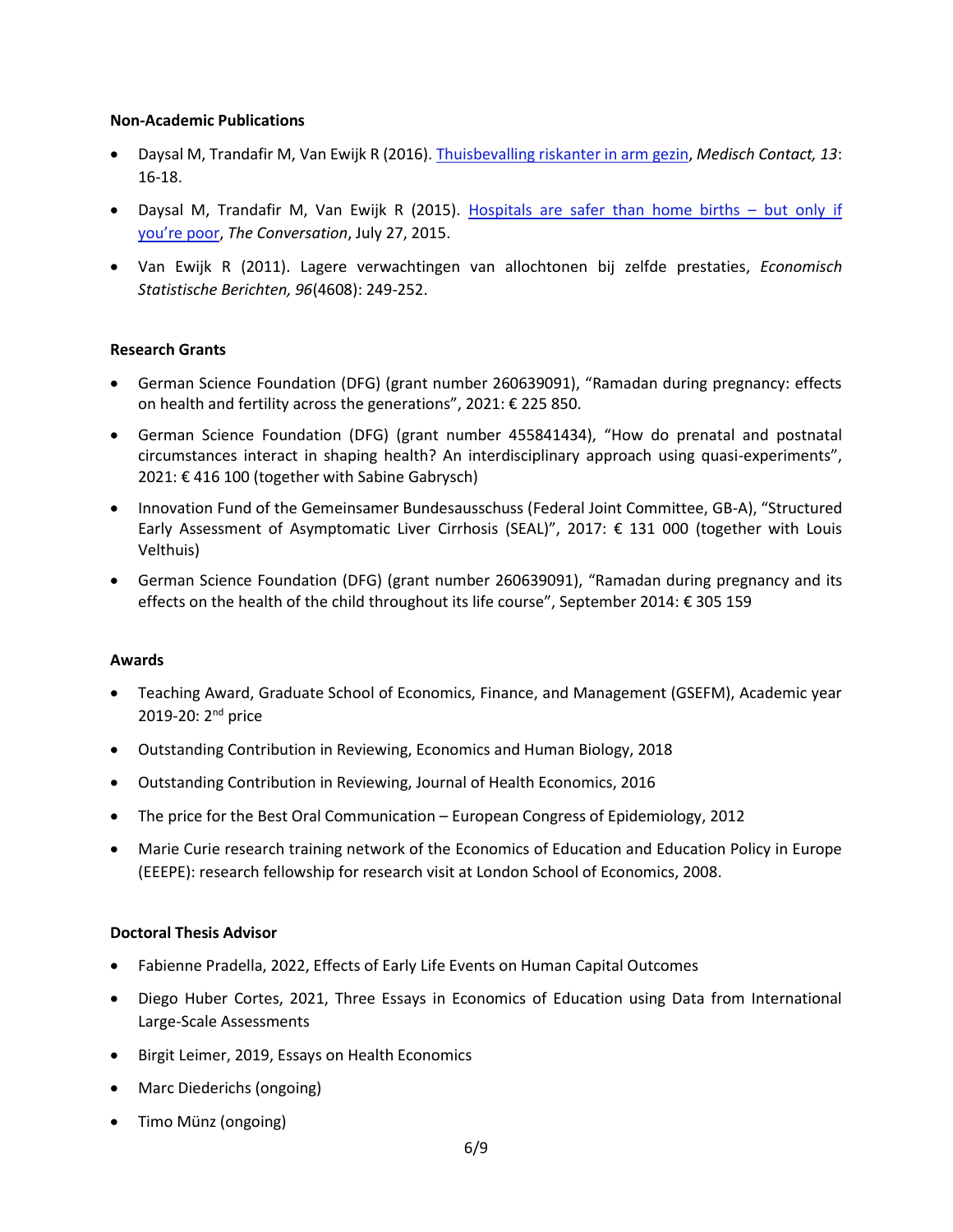- Pamela Qendrai (ongoing)
- Paul Witte (ongoing)

#### **Dissertation Committees**

Prakash Pathak (University of Frankfurt, 2022) Tobias Stein (University of Mainz, 2021), Manuel Denzer (University of Mainz, 2021), Di Lu (University of Mainz, 2020), Emilio Gianicolo (University Medical Center Mainz, 2018), Henning Müller (University of Mainz, 2017)

#### **Presentations at Conferences & Seminars**

#### *Invited Seminars*

Wuppertal, Germany (scheduled); Federal Institute for Population Research, Germany (scheduled); Antwerp, Belgium; Essen, Germany; Nuremberg, Germany; Hamburg, Germany; University of Southern Denmark; IZA, Bonn, Germany; University of Göttingen, Germany, Faculty of Economics; Ludwig-Maximilians University Munich, Germany, Faculty of Economics; Heidelberg University, Institute for Public Health (2x), Germany; Centre for European Economic Research (ZEW), Mannheim, Germany (2x); University of Mannheim, Germany, Faculty of Economics; Frankfurt University, Germany, Faculty of Economics; Erasmus University Rotterdam, The Netherlands, Faculty of Economics; University Medical Center Amsterdam, The Netherlands (2x); Bristol University, United Kingdom, Faculty of Economics; Ministry of Education, The Netherlands; Chicago Federal Reserve Bank, USA; London School of Economics, United Kingdom; National Islamic University, Jakarta, Indonesia, Medical Faculty

# *Presentations at Conferences*

Committee for Health Economics of the German Economic Association (2021), European Society for Population Economics (2019), European Association of Labour Economists (2018), European Society for Population Economics (2017), Heidelberg Workshop on Health Economics and Health Policy (2017), German Society for Health Economics (DGGÖ, 2017), Dutch Society for Obstetrics & Gynaecology (2016), European Association of Labour Economists (2016), European Economic Association (2016), iHEA & ECHE Joint Congress on Health Economics (2014), Rethinking Barker (Essen, Germany, 2014), The Long Run Impacts of Early Life Events (Michigan, USA, 2014), German Society for Epidemiology (DGEpi) (2014), Ifo/CESifo & University of Munich & MEA Conference on Empirical Health Economics (2013), European Congress of Epidemiology (2013), Developmental Origins of Health and Disease Symposium (Amsterdam, 2012), European Congress of Epidemiology (2012), German Society for Epidemiology (DGEpi) (2012), [Conference on Epidemiological Longitudinal Studies in Europe](http://kelo.oulu.fi/CELSE/) (2010), European Society for Population Economics (2010), Economics of Education and Education Policy in Europe (London, 2009), International Association for Cross-Cultural Psychology (2008), Economics of Education and Education Policy in Europe (Amsterdam, 2008), American Educational Research Association (2007), JURE (2006), ORD (2005)

# **Refereeing** (\*)=multiple/regular

- American Journal of Health Economics
- Economics and Human Biology(\*)
- American Journal of Epidemiology
- American Journal of Public Health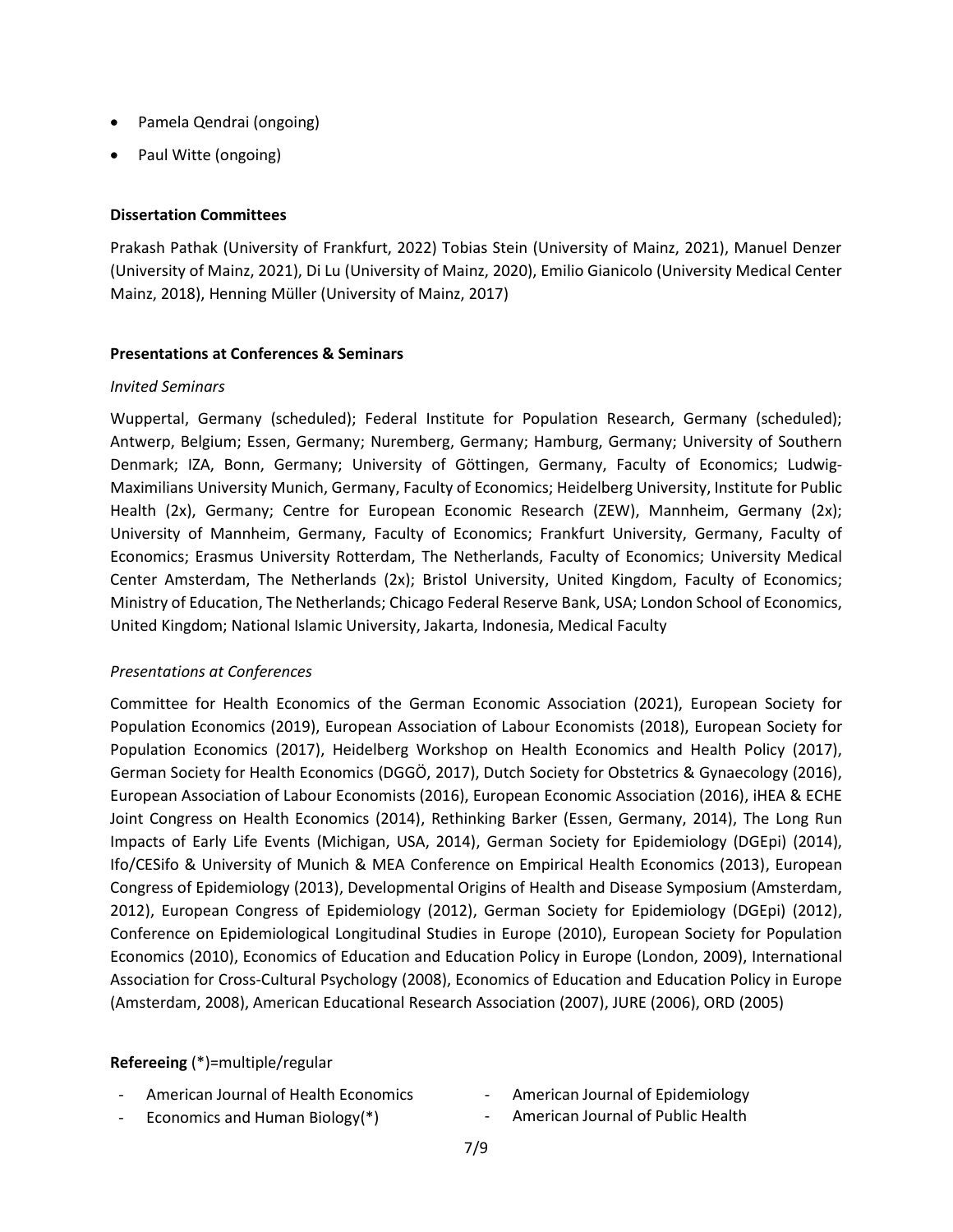- Economics Letters
- Economics of Education Review(\*)
- Education Economics(\*)
- Empirical Economics
- German Economic Review
- Health Economics(\*)
- Journal of Development Economics(\*)
- Journal of Economic Behavior & Organization(\*)
- Journal of Health Economics(\*)
- Journal of Human Resources(\*)
- Journal of Labor Research
- Journal of the European Economic Association
- Labour Economics(\*)
- Journal of Population Economics(\*)
- Scandinavian Journal of Economics
- Annals of Medical & Health Sciences Research
- AERA Open
- Biodemography and Social Biology
- Biometrical Journal
- BMJ
- BMJ Global Health
- Demographic Research
- Deutsches Ärzteblatt(\*)
- Educational Evaluation and Policy Analysis
- Educational Research Review
- European Sociological Review
- **Health Policy**
- International Journal of Environmental Research and Public Health
- Journal of Educational Psychology
- Journal of Epidemiology & Community Health
- Journal of Epidemiology and Global Health
- **Nutrients**
- Paediatric and Perinatal Epidemiology
- PLOS One
- Population Studies
- Review of Educational Research
- School Effectiveness and School Improvement
- Social Science Research

# **Teaching**

*Present*

- Empirical Economics, Bachelor level, University of Mainz [German]
- Micro Econometrics, Bachelor level, University of Mainz [German]
- Applied Econometrics: Health & Education Economics, Graduate School of Economics, Finance, and Management (GSEFM) [English]
- Applied Econometrics and Health, Master level, University of Mainz [English]
- Introductory Econometrics, Master level, University of Mainz [English]
- Seminars, Master level, University of Mainz [English]

# *Past (selection)*

- Statistics II, Bachelor level, University of Mainz [German]
- Mathematics, Bachelor level, University of Mainz [German]
- Health Economics, Tinbergen Institute, Amsterdam [English]
- Evidence Based Medicine, University Medical Center Mainz [German]
- "Principles of Testing" and "Measurement of Association", Master in Epidemiology, University Medical Center Mainz [English]
- The Welfare State and Health Economics, Master level, VU University, Amsterdam [English]